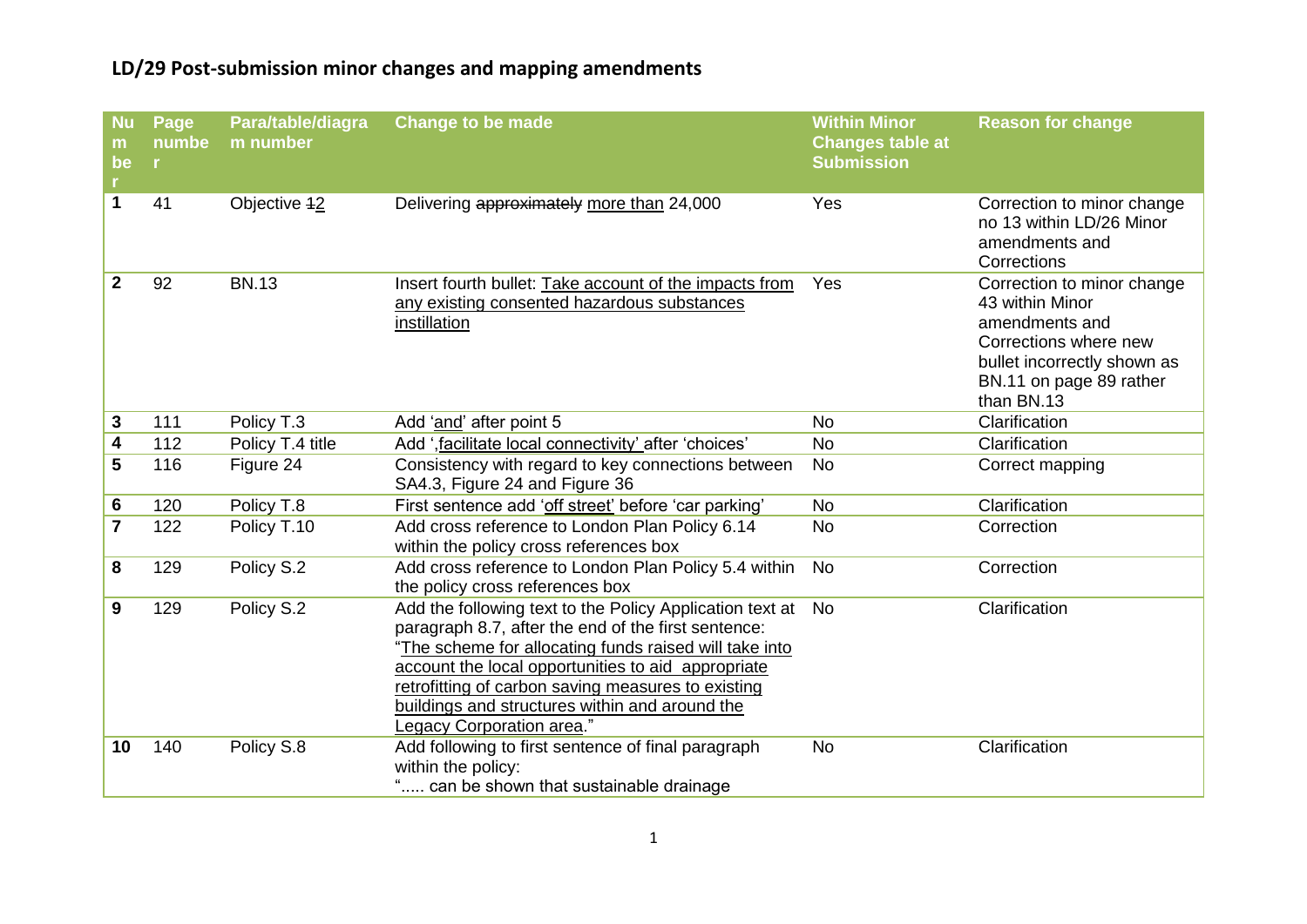| <b>Nu</b><br>m<br>be | Page<br>numbe<br>in. | Para/table/diagra<br>m number | <b>Change to be made</b>                                                                                                                                                                                                                                                                                                                                                                                                                                                                                                                                                                                                  | <b>Within Minor</b><br><b>Changes table at</b><br><b>Submission</b> | <b>Reason for change</b>      |
|----------------------|----------------------|-------------------------------|---------------------------------------------------------------------------------------------------------------------------------------------------------------------------------------------------------------------------------------------------------------------------------------------------------------------------------------------------------------------------------------------------------------------------------------------------------------------------------------------------------------------------------------------------------------------------------------------------------------------------|---------------------------------------------------------------------|-------------------------------|
|                      |                      |                               | methods are not feasible in that location, particularly<br>in areas where a localised surface water drainage<br>problem has been identified within a Surface Water<br>Management Plan (including potential flooding from<br>sewers)" (See Also appended Statement of<br>Common Ground between the Environment Agency<br>and Legacy Corporation, introducing a further<br>recommended minor change to Policy S8)"                                                                                                                                                                                                          |                                                                     |                               |
| 11                   | 151                  | <b>Strategic Links</b>        | Safeguarding the Bow Midland West Rail site for rail<br>use and promoting access to the surrounding road<br>network. Further south in Fish Island, there is a<br>Strategic Industrial Location (SIL) designation that<br>incorporates the safeguarded Bow Midland West<br>Rail site (as identified on the Proposals Map). New<br>development should not adversely affect existing<br>businesses and should be designed to take account<br>of their existence and their existing and future<br>operational requirements, particularly where those<br>businesses are located within the designated<br>employment clusters.' | <b>No</b>                                                           | Statement of common<br>ground |
| 12                   | 163                  | SA 1.2                        | Change boundary to align with proposals map.                                                                                                                                                                                                                                                                                                                                                                                                                                                                                                                                                                              | <b>No</b>                                                           | Correct mapping               |
| 13                   | 171                  | Signposting                   | See Policy BN.7 and Appendix 3, Figure 15, Table 6<br>and the Proposals Map.                                                                                                                                                                                                                                                                                                                                                                                                                                                                                                                                              | No                                                                  | Correction                    |
| 14                   | 171                  | Signposting                   | Hackney Wick Neighbourhood Centre - see Table 3                                                                                                                                                                                                                                                                                                                                                                                                                                                                                                                                                                           | <b>No</b>                                                           | Correction                    |
| 15                   | 183                  | <b>SA2.2</b>                  | Correction to the Site Allocation Drawing and the<br>Proposals Map to include Plot N05 frontage within<br>the Local Centre Boundary.                                                                                                                                                                                                                                                                                                                                                                                                                                                                                      | Yes                                                                 | Correct mapping               |
| 16                   | 194                  | Figure 34                     | Correction to map to show link along Greenway                                                                                                                                                                                                                                                                                                                                                                                                                                                                                                                                                                             | Yes                                                                 | Correct mapping               |
| 17                   | 201                  | SA3.5                         | Amendment to map (to realign allotments border)                                                                                                                                                                                                                                                                                                                                                                                                                                                                                                                                                                           | Yes                                                                 | Correct mapping               |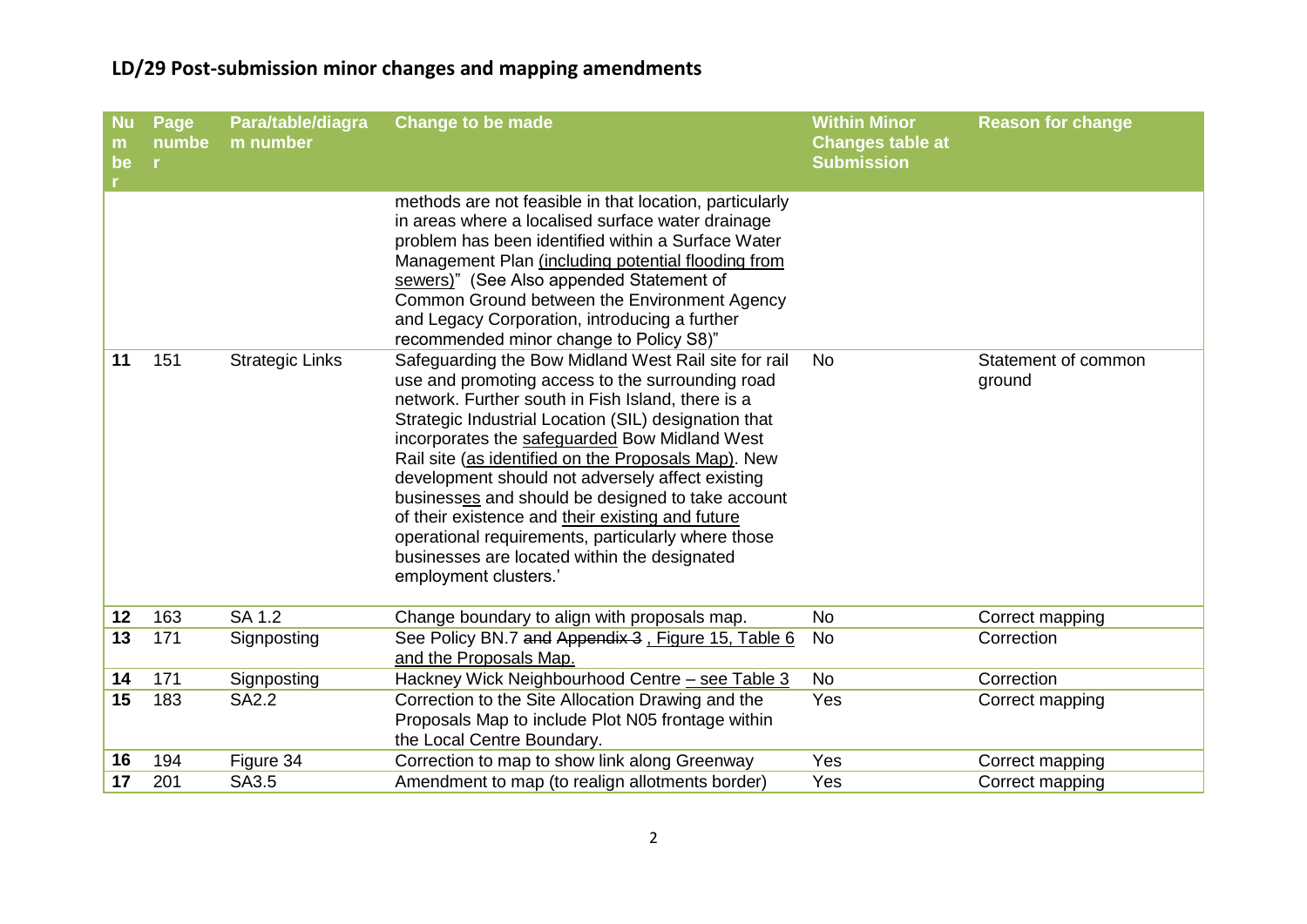| <b>Nu</b><br>m<br>be<br>r. | Page<br>numbe<br>in. | Para/table/diagra<br>m number                                   | <b>Change to be made</b>                                                                                                                                                                                                                                                                                                                                                                                                                                                                                                                                                                                                                                                                 | <b>Within Minor</b><br><b>Changes table at</b><br><b>Submission</b> | <b>Reason for change</b> |
|----------------------------|----------------------|-----------------------------------------------------------------|------------------------------------------------------------------------------------------------------------------------------------------------------------------------------------------------------------------------------------------------------------------------------------------------------------------------------------------------------------------------------------------------------------------------------------------------------------------------------------------------------------------------------------------------------------------------------------------------------------------------------------------------------------------------------------------|---------------------------------------------------------------------|--------------------------|
| 18                         | 211                  | Figure 36                                                       | Consistency with regard to key connections between<br>SA4.3, Figure 24 and Figure 36                                                                                                                                                                                                                                                                                                                                                                                                                                                                                                                                                                                                     | <b>No</b>                                                           | Correct mapping          |
| 19                         | 218                  | SA4.3                                                           | Consistency with regard to key connections between<br>SA4.3, Figure 24 and Figure 36                                                                                                                                                                                                                                                                                                                                                                                                                                                                                                                                                                                                     | <b>No</b>                                                           | Correct mapping          |
|                            |                      |                                                                 | Pudding Mill Lane DLR Station                                                                                                                                                                                                                                                                                                                                                                                                                                                                                                                                                                                                                                                            |                                                                     | Correction               |
| 20                         | 224                  | New section added<br>above CIL and<br>Section 106<br>Agreements | Conditions<br>Conditions can be used by local planning authorities<br>to make otherwise unacceptable development<br>acceptable. Conditions will be used by the Legacy<br>Corporation to help ensure that planning<br>permissions secure development that is acceptable<br>in terms of the policies within this Local Plan and any<br>other relevant material considerations. Appropriate<br>regard will be had to the requirements of the<br><b>National Planning Policy Framework that conditions</b><br>are only "imposed where they are necessary,<br>relevant to planning and to the development to be<br>permitted, enforceable, precise and reasonable in all<br>other respects.". | <b>No</b>                                                           | Clarification            |
| 21                         | 227                  | Table 10 (5.)                                                   | Number of applications approved for development<br>schemes (proposing residential use) that meet 'Site<br>layout                                                                                                                                                                                                                                                                                                                                                                                                                                                                                                                                                                         | <b>No</b>                                                           | Correction               |
| 22                         | 227                  | Table 10 (7)                                                    | • No net loss of trees                                                                                                                                                                                                                                                                                                                                                                                                                                                                                                                                                                                                                                                                   | <b>No</b>                                                           | Correction               |
| 23                         | 244                  | Glossary                                                        | Low-cost workspace Affordable workspace is<br>made available to tenants for a rent that is either up<br>to 75% of historic market rent for the previous year<br>for equivalent use within equivalent area; secured at<br>market rate for creative and cultural sectors; or<br>subsidised to reduce cost to the user for charitable                                                                                                                                                                                                                                                                                                                                                       | <b>No</b>                                                           | Clarification            |